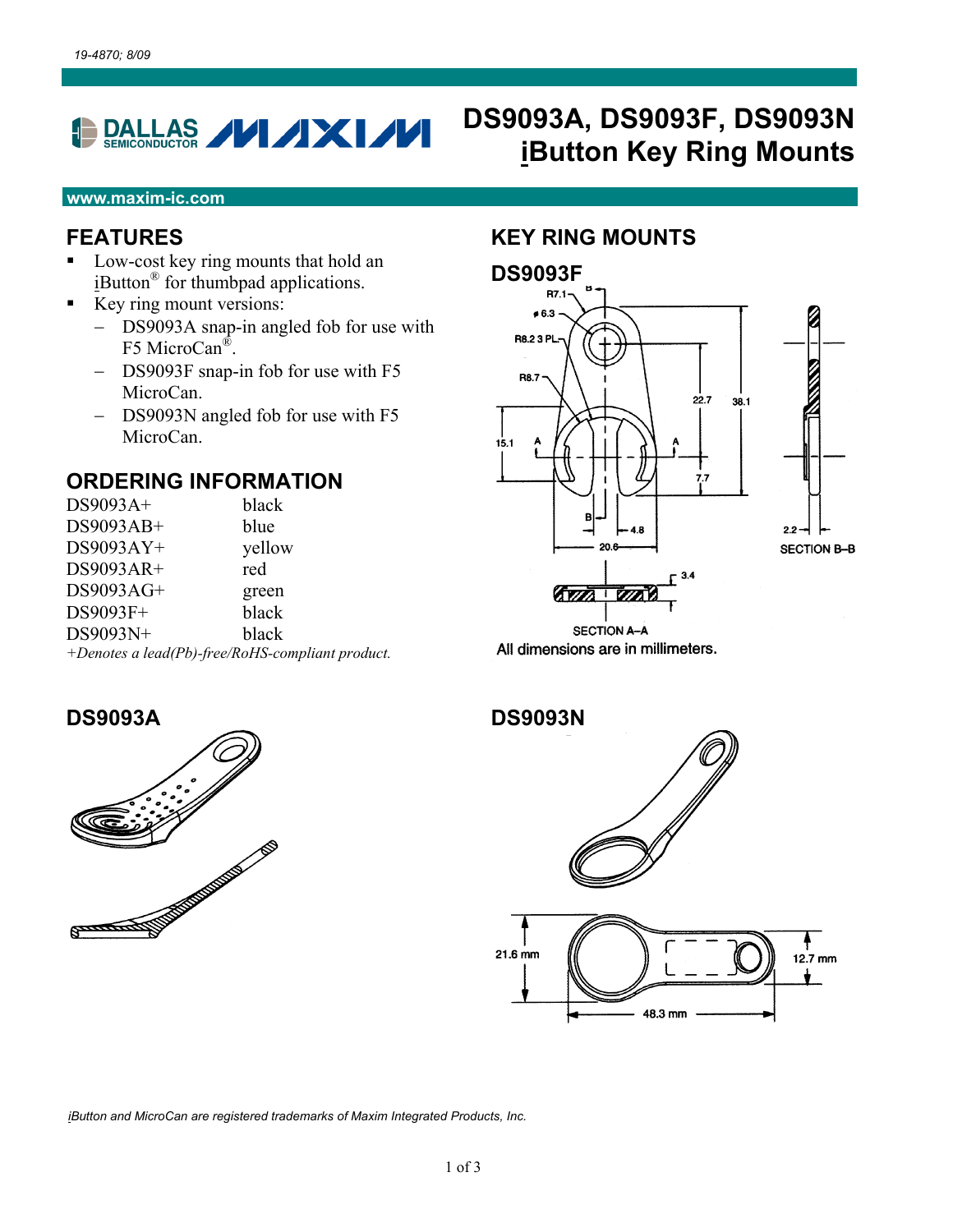## **DESCRIPTION**

The DS9093F plastic snap-in fob offers the simplest way to mount an iButton for applications that require only momentary contact. The fob can be attached to a key rin g for carrying. Do not apply solvents or adhesives to this fob. This might affect the mechanical strength and reliability.

The DS9093N angled fob is an alternate way to mount an iButton for applications that require only momentary contact. Due to the d ifferent mounting technique, the DS9093N can be used with the F5 MicroCan only. The iButton is inserted into this fob by press-fitting. For permanent mount, the iButton can be locked by a DS9093RA Lock Ring.

The DS9093A is very similar to the DS9093N. It has about the same size as the DS9093N and can be used with the F5 MicroCan only. The iButton is inserted by press-fitting the flange of the MicroCan into the cavity of the fob. In contrast to the DS9093N, no additional parts are needed for permanent mounting. The DS9093A is available in black, blue, green, red, and yellow.